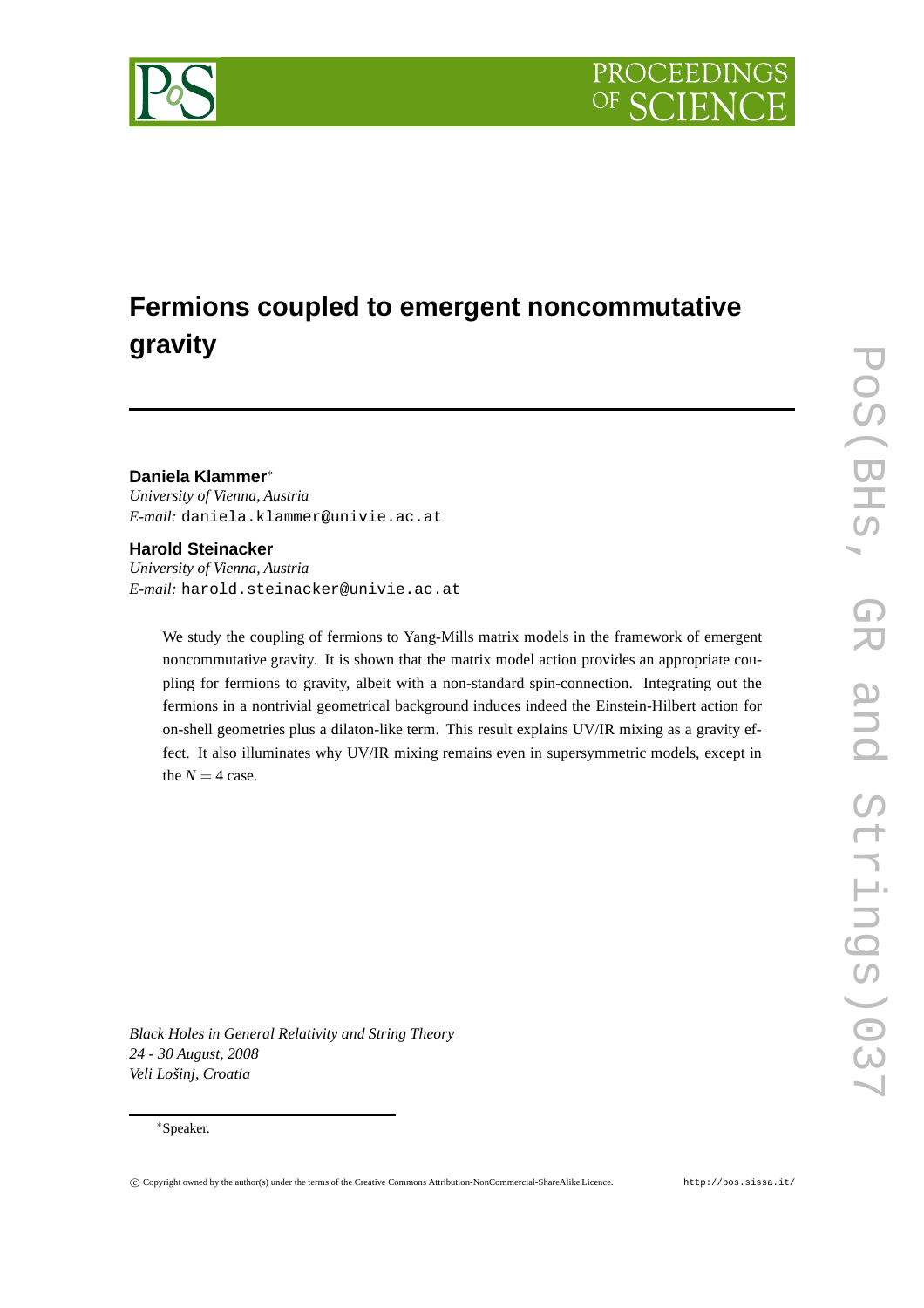### **Contents**

| 1. Introduction                                        | $\mathbf{2}$ |
|--------------------------------------------------------|--------------|
| 2. Matrix models and effective geometry                | 3            |
| 3. Quantization and induced gravity                    | 5            |
| 4. Relation with gauge theory on $\mathbb{R}^4_\theta$ | 8            |
| 5. Comparison with UV/IR mixing                        | 10           |
| 6. Discussion and outlook                              | 13           |

#### **1. Introduction**

**Noncommmutativity & gravity.** Heisenberg's uncertainty principle together with Einsteins' general theory of relativity lead to the conclusion that the classical concept of spacetime loses its meaning in the small. When measuring a spacetime coordinate with great accuracy *a*, there is an uncertainty in momentum of the order  $1/a$ . That is to say measuring small distances requires high energies, which will curve locally the region of spacetime you want to measure. When the gravitational field becomes so strong as to prevent any signal from escaping that region the operational meaning of this localization gets lost. The process of measuring a spacetime coordinate to infinite accuracy is thus as a matter of principle not possible.

It has been shown in a fundamental paper by Doplicher, Fredenhagen and Roberts [1] that the above argument leads to uncertainty relations for the spacetime coordinates which can be derived from *noncommuting spacetime coordinates*, such as

$$
[x^{\mu}, x^{\nu}] = i\theta^{\mu\nu}.
$$
 (1.1)

One can then study so called called "noncommutative (NC) quantum field theories" on spaces with such noncommuting coordinates; for basic reviews see e.g.  $[2, 3]$ . In NC field theories quantum fluctuations of spacetime coordinates occur naturally. Thus it is believed that these theories could play an important rôle on the way towards a quantum theory of gravity. Recently, a specific realization of this idea was published under the name of "emergent noncommutative gravity," see [4] and [5–8]. There, matrix models of noncommutative gauge theory describe dynamical noncommutative spaces. The main lesson learned is that gravity is already contained in noncommutative gauge theories. There is no need to add new concepts. Here we discuss specific results of this approach: We study the successful coupling of fermions to the framework of emergent noncommutative gravity.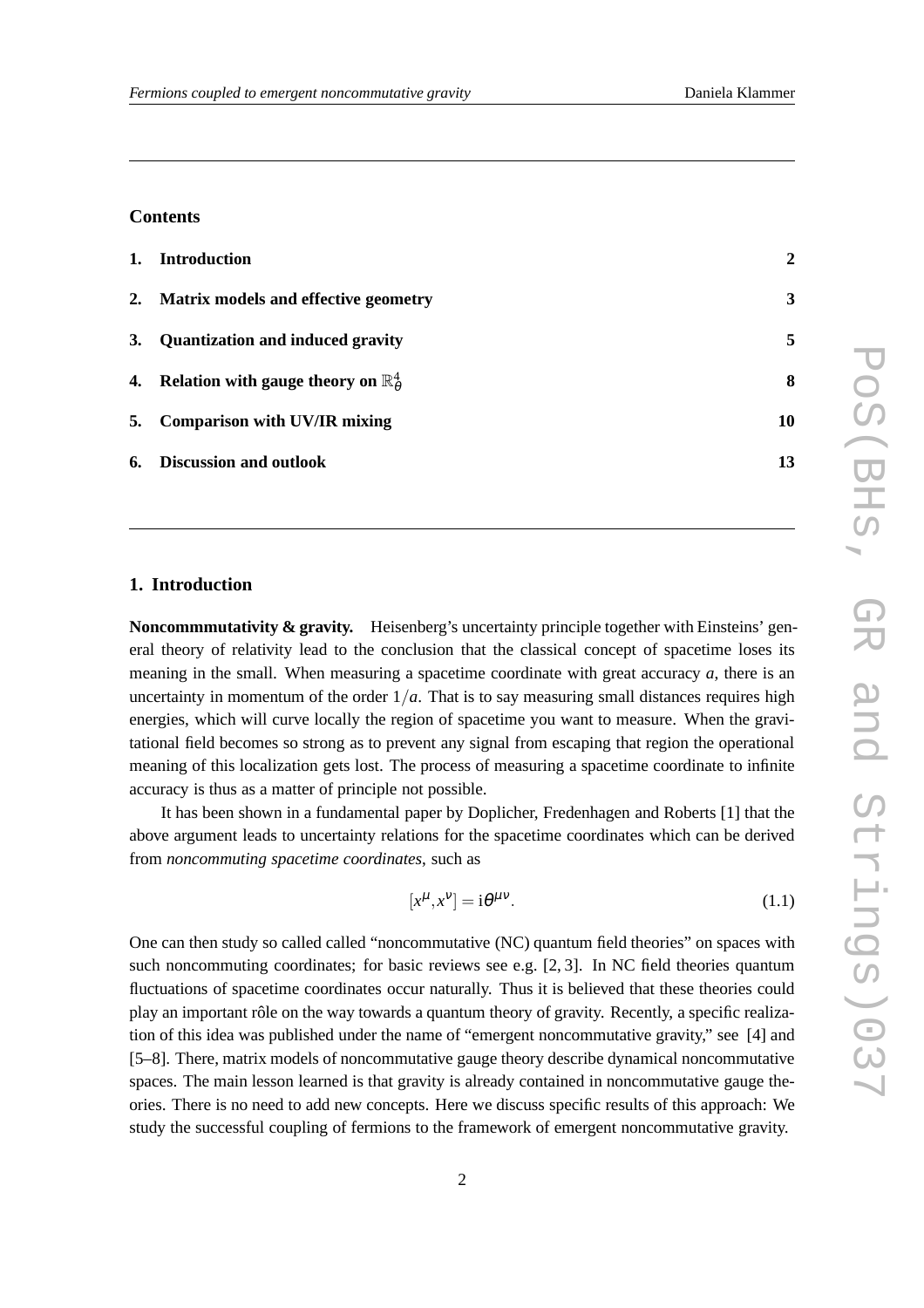#### **2. Matrix models and effective geometry**

Consider the matrix model action

$$
S_{YM} = -Tr[Y^{a}, Y^{b}][Y^{a'}, Y^{b'}]g_{aa'}g_{bb'} \qquad (2.1)
$$

for

$$
g_{aa'} = \delta_{aa'} \quad \text{or} \quad g_{aa'} = \eta_{aa'}
$$
 (2.2)

in the Euclidean resp. Minkowski case. *gaa*′ should not be interpreted as a fixed, physical background metric, but rather as a prescription to fix the signature. Here the "covariant coordinates"  $Y^a$  for  $a = 1, 2, 3$ , are hermitian matrices or operators acting on some Hilbert space  $\mathcal{H}$ . We will denote the commutator of two matrices as

$$
[Y^a, Y^b] = i\theta^{ab} \tag{2.3}
$$

so that  $\theta^{ab} \in L(\mathcal{H})$  is an antihermitian matrix, which is *not* assumed to be constant here. We study configurations  $Y^a$  (not necessarily solutions of the equation of motion) which can be interpreted as quantizations of a Poisson manifold  $(M, \theta^{ab}(y))$  with general Poisson structure  $\theta^{ab}(y)$ . This defines the geometrical background under consideration, and essentially any (local) Poisson manifold is a possible background  $Y^a$ . In particular, we assume that  $\theta^{ab}$  is small and well approximated by the classical Poisson structure  $\theta^{ab}(y)$  in a semi-classical expansion. More formally, this means that there is an isomorphism of vector spaces

$$
\mathscr{C}(\mathscr{M}) \to \mathscr{A} \subset L(\mathscr{H})
$$
\n
$$
(2.4)
$$

where  $\mathscr{C}(\mathscr{M})$  denotes the space of functions on  $\mathscr{M}$ , and  $\mathscr{A}$  is the algebra generated by  $Y^a$ , interpreted as quantized algebra of functions. In particular,  $Y^a$  corresponds to a classical coordinate function<sup>1</sup> y<sup>a</sup> on M. This can be used to define a star product on  $\mathscr{C}(\mathscr{M})$ . Moreover,  $Y^a$  defines a derivation on  $\mathscr A$  via

$$
[Y^a, f] \sim i\theta^{ab}(y)\partial_b f(y). \tag{2.5}
$$

In this paper, we restrict ourselves to the "irreducible" case, i.e. we assume that  $\mathscr A$  is in some sense dense in  $L(\mathcal{H})$ . Then any matrix ("function") in  $L(\mathcal{H})$  can be expressed as a function of  $Y^a$ resp.  $y^a$ . From the gauge theory point of view in Section 4, it means that we restrict ourselves to the  $U(1)$  case. This is most interesting for us since the UV/IR mixing (see Sect. 5) happens in the trace- $U(1)$  sector. For the general case see [4, 8].

**Scalars.** To begin with, we consider the case of scalar fields i.e. hermitian matrices Φ coupled to the matrix model (2.1). There it is seen most easily how the effective metric appears. The only possibility to write down kinetic terms for matter fields is through commutators<sup>2</sup>  $[Y^a, \Phi] \sim$ 

<sup>&</sup>lt;sup>1</sup>The coordinates  $y^a$  are preferred ones since in their frame  $g_{aa'}$  equals  $\delta_{aa'}$  resp.  $\eta_{aa'}$ . In other frames  $g_{aa'}$  will not be constant.

<sup>&</sup>lt;sup>2</sup>Throughout this paper, ∼ indicates the leading contribution in a semi-classical expansion in powers of θ<sup>ab</sup>.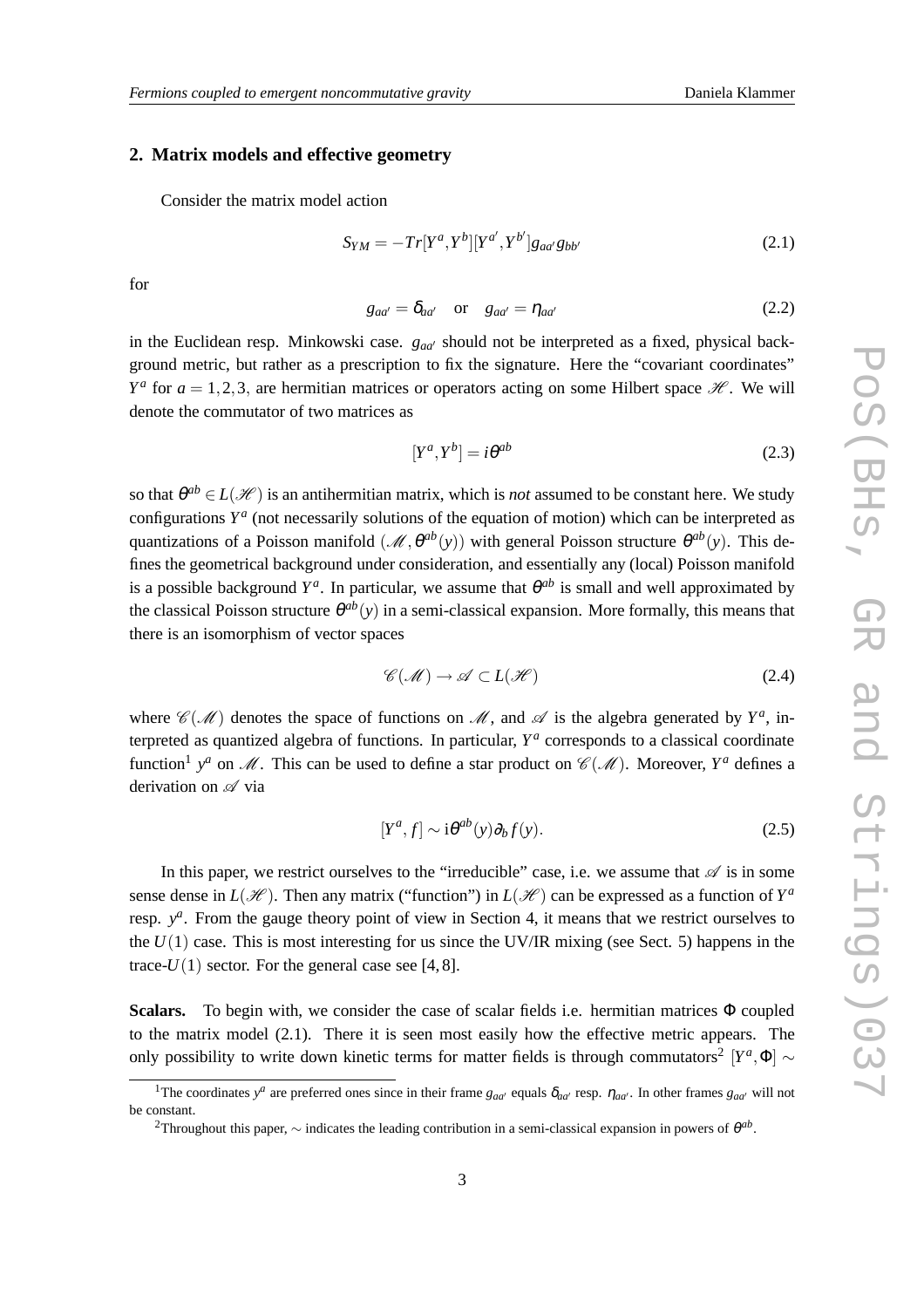$i\theta^{ab}(y) \frac{\partial}{\partial y}$  $\frac{\partial}{\partial y^b} \Phi$ , and one is lead to the action

$$
S[\Phi] = (2\pi)^2 \operatorname{Tr} g_{aa'}[Y^a, \Phi][Y^{a'}, \Phi] \sim \int d^4 y \rho(y) G^{ab}(y) \frac{\partial}{\partial y^a} \Phi(y) \frac{\partial}{\partial y^b} \Phi(y). \tag{2.6}
$$

Here

$$
G^{ab}(y) = \theta^{ac}(y)\theta^{bd}(y)g_{cd}
$$
\n(2.7)

is the effective metric for the scalar field Φ. The Poisson manifold naturally acquires a metric structure  $(M, \theta^{ab}(y), G^{ab}(y))$  determined by the Poisson structure. The metric is thus no fundamental building block of the theory. We also used Tr  $\sim \int d^4y \rho(y)$ , where

$$
\rho(y) = (\det \theta^{ab}(y))^{-1/2} = |G_{ab}(y)|^{1/4} \equiv e^{-\sigma} \quad (\equiv \Lambda_{NC}^4(y))
$$
 (2.8)

is the symplectic measure on  $(M, \theta^{ab}(y))$  which can be naturally interpreted as non-commutative scale  $\Lambda_{NC}^4$ . After appropriate rescaling of  $G^{ab}(y)$ , this can be rewritten in covariant form

$$
S[\Phi] = \int d^4 y \tilde{G}^{ab}(y) \partial_{y^a} \Phi \partial_{y^b} \Phi \qquad (2.9)
$$

with the effective metric

$$
\tilde{G}^{ab} = |G_{ab}|^{1/4} G^{ab} = \rho(y) G^{ab}, \qquad |\tilde{G}^{ab}| = 1
$$
\n(2.10)

being unimodular in the preferred  $y^a$  coordinates.

Fermions. The most obvious action for a spinor which can be written down in the matrix model framework<sup>3</sup> is

$$
S = (2\pi)^2 \operatorname{Tr} \overline{\Psi} \gamma_a [Y^a, \Psi] \sim \int d^4 y \rho(y) \overline{\Psi} i \gamma_a \theta^{ab}(y) \partial_b \Psi \qquad (2.11)
$$

ignoring possible nonabelian gauge fields here to simplify the notation. This is written for the case of Minkowski signature, the Euclidean version involves the obvious replacement  $\Psi \to \Psi^{\dagger}$ . This defines the (matrix) Dirac operator

$$
\mathcal{D}\Psi = \gamma_a[Y^a, \Psi] \sim i\gamma_a \theta^{ab}(y) \partial_b \Psi.
$$
 (2.12)

We can compare this with the standard covariant derivative for spinors

$$
\mathcal{D}_{\text{comm}}\Psi = i\gamma^a e_a^{\mu} \left(\partial_{\mu} + \Sigma_{ab} \omega_{\mu}^{ab}\right) \Psi
$$
\n(2.13)

where

$$
\omega_{\mu}^{ab} = i\frac{1}{2}e^{av}\left(\nabla_{\mu}e_{v}^{b}\right)
$$
\n(2.14)

is the spin connection, and  $\Sigma_{ab} = i/4[\gamma_a, \gamma_b]$  is the representation of the Lorentz algebra. Comparing

 $3$ In particular, fermions should also be in the adjoint, otherwise they cannot acquire a kinetic term. This does not rule out its applicability in particle physics, see e.g. [13].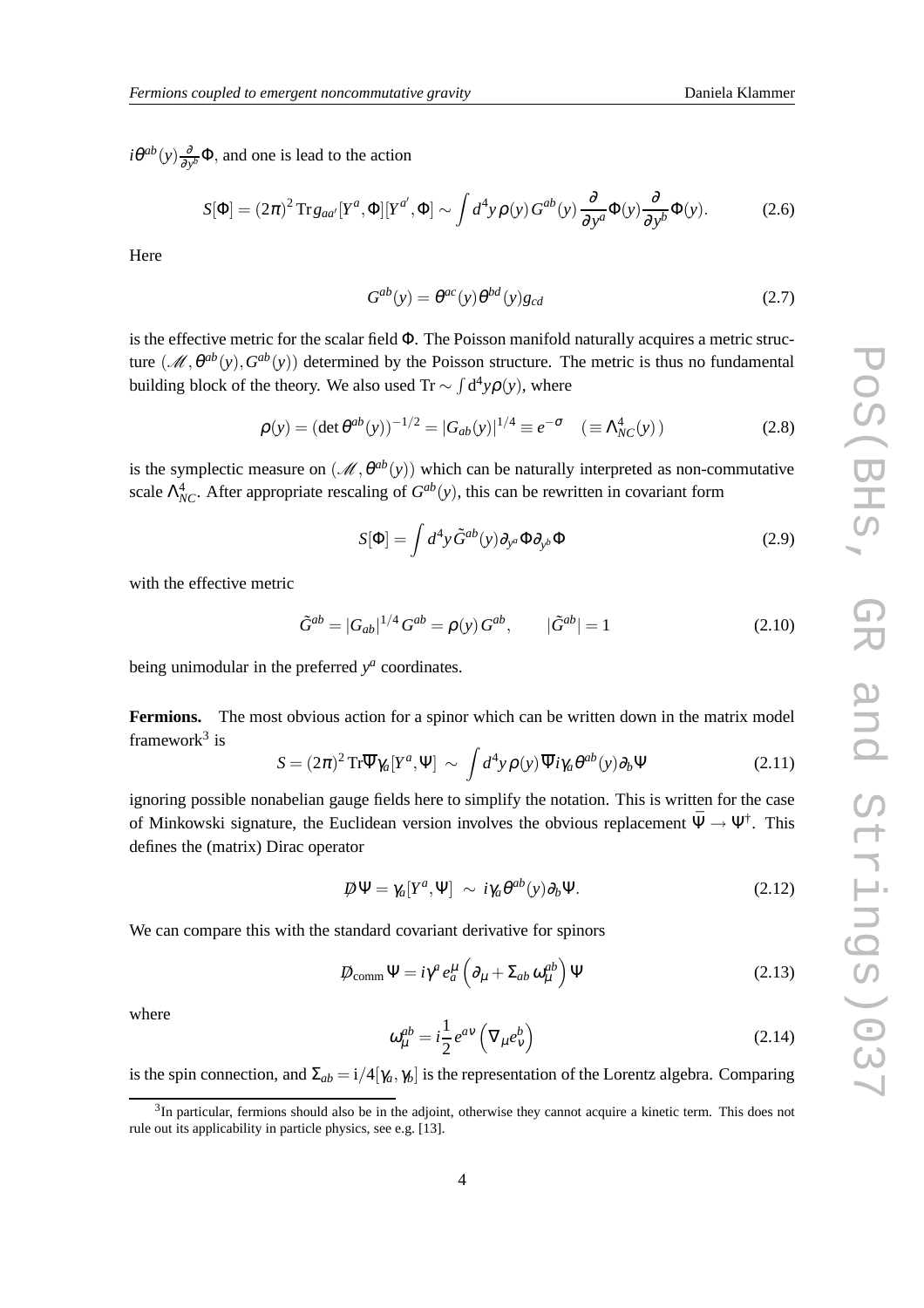(2.12) with (2.13), we observe again that in the geometry defined by (2.7),

$$
e_b^{\mu}(y) := \theta^{\mu c}(y)g_{cb} \tag{2.15}
$$

plays the rôle of a preferred vielbein. However this must be used with great care, because the distinction between the coordinate index  $\mu$  and the Lorentz index  $\alpha$  is lost in the special "gauge" inherent in (2.15).

One notices that the spin connection does not appear in (2.11), which seems very strange at first. In spite of this strange feature, the action (2.11) is a good action for a fermion propagating in the geometry defined by  $\tilde{G}_{ab}$ . To see this, recall that the spin connection determines how the spinors are rotated under parallel transport along a trajectory. However, the spin-connection  $\omega_{\mu}^{ab}$  can always be eliminated (via parallel-transport resp. a suitable gauge choice) along an open trajectory. Then the conventional kinetic term  $(2.13)$  boils down to  $(2.11)$ . Therefore in the point-particle limit, the trajectory of a fermion with action  $(2.11)$  will follow properly the geodesics of the metric<sup>4</sup>  $\tilde{G}_{ab}$ , albeit with a different rotation of the spin. Furthermore, the induced gravitational action obtained by integrating out the fermion in (2.11) indeed induces the expected Einstein-Hilbert term  $\int d^4y R[\tilde{G}] \Lambda^2$  at least for "on-shell geometries", albeit with an unusual numerical coefficient and an extra term depending on  $\sigma$ . All this shows that (2.11) defines a reasonable action for fermions in the background defined by  $\tilde{G}_{ab}$ .

**Equations of motion.** So far we considered arbitrary background configurations  $Y^a$  as long as they admit a geometric interpretation. The equations of motion derived from the action (2.1)

$$
[Y^a, [Y^{a'}, Y^b]]g_{aa'} = 0 \xrightarrow{\text{semi-cl. limit}} \theta^{ma} \partial_m \theta^{nb} g_{ab} = 0 \tag{2.16}
$$

select on-shell geometries among all possible backgrounds, such as the Moyal-Weyl quantum plane (4.2). However since we are interested in the quantization here, we will need general off-shell configurations below.

#### **3. Quantization and induced gravity**

Next we study the quantization of our matrix model coupled to fermions. In principle, the quantization is defined in terms of a ("path") integral over all matrices *Y a* and Ψ. In 4 dimensions, we can only perform perturbative computations for the "gauge sector"  $Y^a$ , while the fermions can be integrated out formally in terms of a determinant. Let us focus here on the effective action at one loop<sup>5</sup> obtained by integrating out the fermionic fields,

$$
e^{-\Gamma_{\Psi}} = \int d\Psi d\bar{\Psi} e^{-S[\Psi]} \quad \text{with} \quad \Gamma_{\Psi} = -\frac{1}{2} \text{Tr} \log \mathcal{P}^2. \tag{3.1}
$$

for a non-interacting fermionic field with action Eq. (2.11).

<sup>&</sup>lt;sup>4</sup> for massless particles, the geodesics of  $\tilde{G}_{ab}$  coincide with those of  $G_{ab}$ . Masses should be generated spontaneously, which is not considered here.

<sup>5</sup>For the sake of rigor we work in Euclidean case now.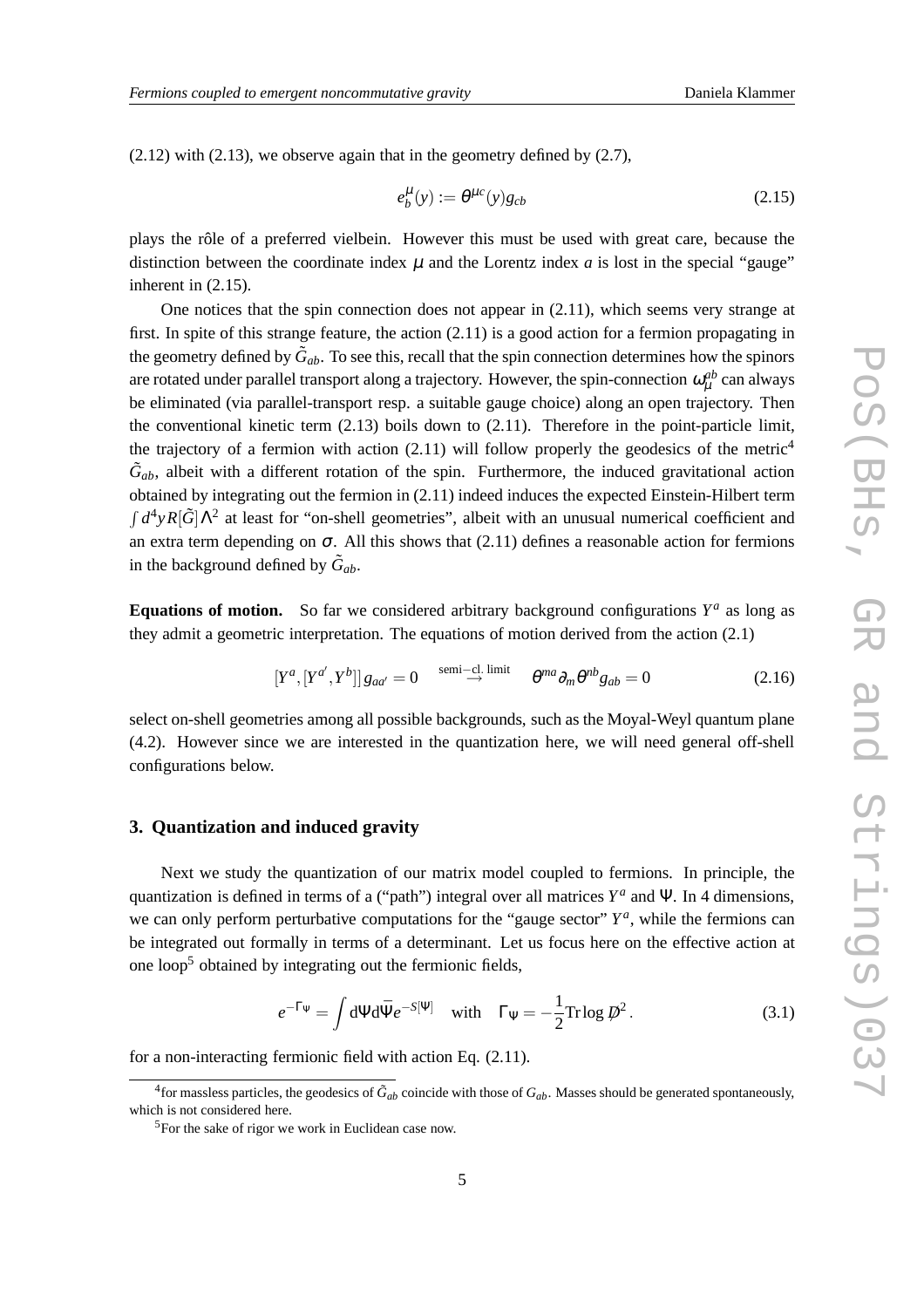**Square of the Dirac operator and induced action.** The square of the Dirac operator takes the following form

$$
\mathcal{D}^2 \Psi = \gamma_a \gamma_b [Y^a, [Y^b, \Psi]] \sim -\gamma_a \gamma_b \theta^{ac} \partial_c (\theta^{bd} \partial_d \Psi) = -G^{cd} \partial_c \partial_d \Psi - a^d \partial_d \Psi,
$$
(3.2)

with

$$
a^{d} = \gamma_{a}\gamma_{b}\theta^{ma}\partial_{m}\theta^{db} = -2i\Sigma_{ab}\theta^{ac}\partial_{c}\theta^{bd} + g_{ab}\theta^{ac}\partial_{c}\theta^{bd}.
$$
 (3.3)

 $\not\!\!\!D^2$  defines the quadratic form

$$
S_{\text{square}} = (2\pi)^2 \text{Tr} \Psi^\dagger \not\!\!D^2 \Psi \sim \int d^4 y \rho(y) \Psi^\dagger \not\!\!D^2 \Psi = \int d^4 y |G_{ab}|^{1/4} \Psi^\dagger \not\!\!D^2 \Psi,
$$
 (3.4)

which is very similar to the scalar action. In terms of the unimodular metric  $\tilde{G}_{ab}$  Eq. (2.10),  $S_{square}$ can be written in standard covariant form

$$
S_{\text{square}} = \int d^4 y \sqrt{|\tilde{G}|} \, \overline{\Psi} \, \widetilde{\mathcal{D}}^2 \Psi \quad \text{with} \quad \widetilde{\mathcal{D}}^2 \Psi = -\left(\tilde{G}^{cd} \partial_c \partial_d \Psi + e^{-\sigma} a^d \partial_d \Psi\right). \tag{3.5}
$$

We now compute the effective action using

$$
\frac{1}{2}\mathrm{Tr}(\log \widetilde{\mathcal{P}}^2 - \log \widetilde{\mathcal{P}}_0^2) = -\frac{1}{2}\mathrm{Tr} \int_0^\infty d\alpha \frac{1}{\alpha} \left( e^{-\alpha \widetilde{\mathcal{P}}^2} - e^{-\alpha \widetilde{\mathcal{P}}_0^2} \right) e^{-\frac{1}{2\alpha \widetilde{\Lambda}^2}},\tag{3.6}
$$

where  $\tilde{\Lambda}^2$  denotes the cutoff for  $D^2$  regularizing the divergence for small  $\alpha$ . Now we can apply the heat kernel expansion

$$
\operatorname{Tr} e^{-\alpha \widetilde{D}^2} = \sum_{n\geq 0} \left(\frac{\alpha}{2}\right)^{\frac{n-4}{2}} \int_{\mathcal{M}} d^4 y \, a_n \left(y, \widetilde{D}^2\right) \tag{3.7}
$$

where the Seeley-de Witt coefficients  $a_n(y, \mathcal{P}^2)$  are given by [14]

$$
a_0(y) = \frac{1}{16\pi^2} tr 1,
$$
  
\n
$$
a_2(y) = \frac{1}{16\pi^2} tr\left(\frac{R[\tilde{G}]}{6} 1 + \mathcal{E}\right),
$$
  
\n
$$
\mathcal{E} = -\tilde{G}^{mn} (\partial \Omega + \Omega \Omega - \tilde{\Gamma}^k \Omega)
$$
 (3.8)

$$
\mathscr{E} = -\widetilde{G}^{mn} \left( \partial_m \Omega_n + \Omega_m \Omega_n - \widetilde{\Gamma}^k_{mn} \Omega_k \right),\tag{3.8}
$$

$$
\Omega_m = \frac{1}{2}\widetilde{G}_{mn}\left(e^{-\sigma}a^n + \widetilde{\Gamma}^n\right),\tag{3.9}
$$

where tr denotes the trace over the spinorial matrices. The effective action is therefore

$$
\Gamma_{\Psi} = \frac{1}{16\pi^2} \int d^4 y \left( 2 \operatorname{tr}(\mathbf{1}) \widetilde{\Lambda}^4 + \operatorname{tr} \left( \frac{R[\widetilde{G}]}{6} \mathbf{1} + \mathscr{E} \right) \widetilde{\Lambda}^2 + O(\log \widetilde{\Lambda}) \right), \tag{3.10}
$$

where  $tr(1) = 4$  assuming Dirac fermions. Everything is expressed in terms of the unimodular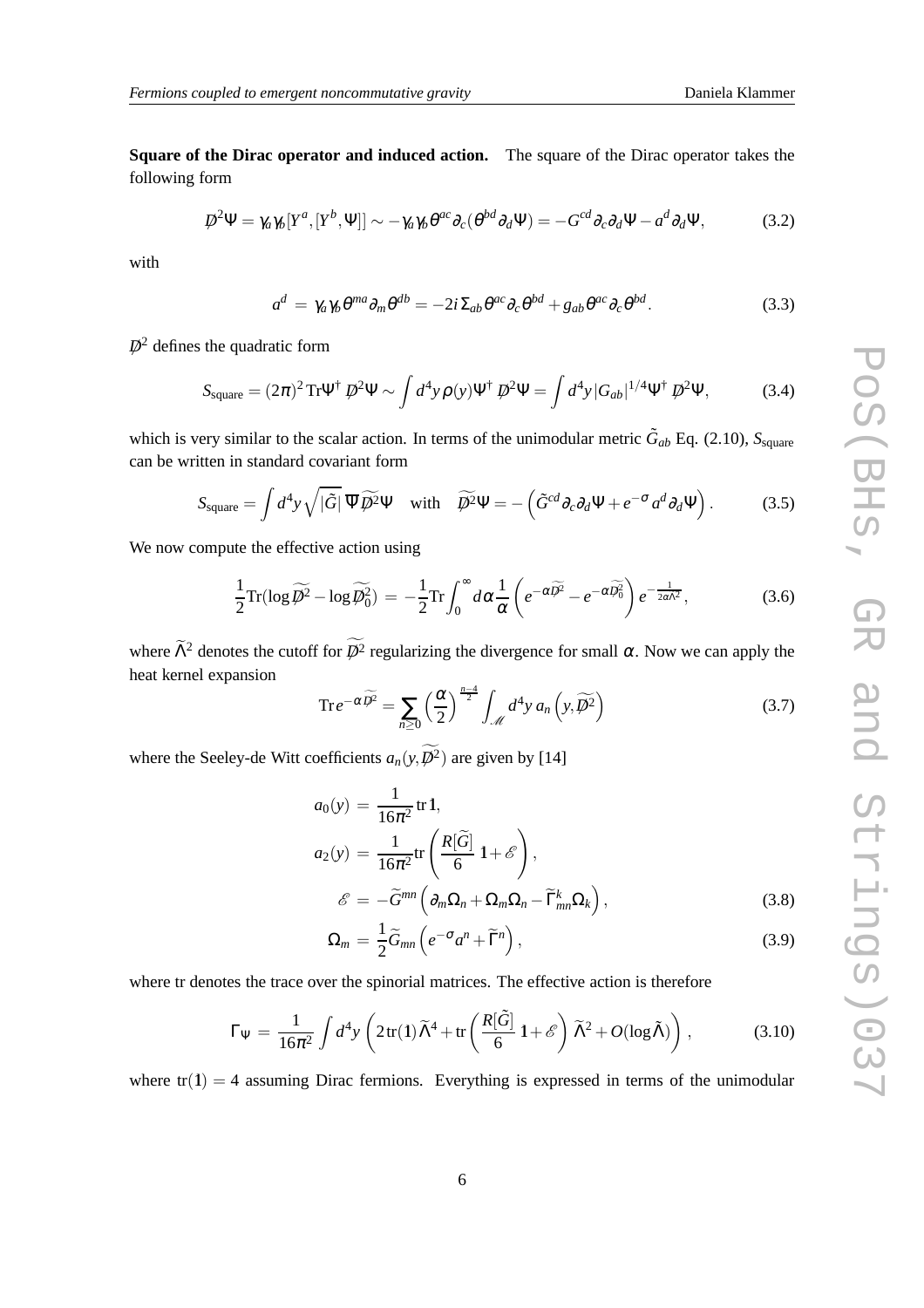metric  $\tilde{G}_{ab}$ , which can be written in terms of  $G_{ab}$  using

$$
R[\tilde{G}] = \rho(y) \left( R[G] + 3\Delta_G \sigma - \frac{3}{2} G^{ab} \partial_a \sigma \partial_b \sigma \right),
$$
  
\n
$$
\Delta_G \sigma = G^{ab} \partial_a \partial_b \sigma - \Gamma^c \partial_c \sigma,
$$
  
\n
$$
\Gamma^a = G^{bc} \Gamma^a_{bc},
$$
  
\n
$$
e^{-\sigma(y)} = \rho(y) = (\det G_{ab})^{1/4},
$$
  
\n
$$
\tilde{\Gamma}^a = \tilde{G}^{cd} \tilde{\Gamma}^a_{cd} = e^{-\sigma} \Gamma^a - e^{-\sigma} (\partial_b \sigma) G^{ba}.
$$
\n(3.11)

Note the relative minus sign of the various terms in the effective action  $\Gamma_{\Psi}$  compared with the induced action due to a scalar field [5],

$$
\Gamma_{\Phi} = \frac{1}{16\pi^2} \int d^4 y \left( -2\tilde{\Lambda}^4 - \frac{1}{6} R[\tilde{G}] \tilde{\Lambda}^2 + O(\log \tilde{\Lambda}) \right). \tag{3.12}
$$

hence

$$
\Gamma \Psi + 4 \Gamma_{\Phi} = \frac{1}{16 \pi^2} \int d^4 y \, \text{tr} \,\mathcal{E} \, \widetilde{\Lambda}^2. \tag{3.13}
$$

This expresses the cancellation of the induced actions due to fermions and bosons, apart from the  $\mathscr E$ term. For the standard coupling of Dirac fermions to gravity on commutative spaces, one has [15]

$$
\text{tr}\,\mathscr{E}_{\text{comm}} = -R\tag{3.14}
$$

which originates from an additional constant term  $-\frac{1}{4}$  $\frac{1}{4}R$  in  $\mathcal{D}_{\text{comm}}^2$  (Lichnerowicz's formula). In our case,  $\mathcal{E}$  turns out to be somewhat modified due to the missing spin connection, nevertheless it contains the appropriate curvature scalar plus an additional term, see Eq. (3.24).

**Ricci scalar in terms of**  $\theta^{mn}$ **.** The curvature is given as usual by

$$
R_{abc}{}^d = \partial_b \Gamma^d_{ac} - \partial_a \Gamma^d_{bc} + \Gamma^e_{ac} \Gamma^d_{eb} - \Gamma^e_{bc} \Gamma^d_{ea}.
$$
 (3.15)

The Ricci scalar is then

$$
R = G^{ac} R_{abc}^b = G^{ac} \left( \partial_b \Gamma_{ac}^b - \partial_a \Gamma_{bc}^b + \Gamma_{ac}^e \Gamma_{eb}^b - \Gamma_{bc}^e \Gamma_{ea}^b \right). \tag{3.16}
$$

By plugging in the explicit formula for metric tensor,

$$
G^{mn}(y) = \theta^{ma}(y)\theta^{nb}(y)g_{ab}
$$
\n(3.17)

one can express the Ricci scalar  $R$  in terms of  $\theta$ . By making use of the Jacobi identity,

$$
\partial_a \theta_{bc}^{-1} + \partial_c \theta_{ab}^{-1} + \partial_b \theta_{ca}^{-1} = 0 \tag{3.18}
$$

$$
\partial_a \theta^{pq} = - \left( \partial_c \theta_{am}^{-1} \right) \left( \theta^{mp} \theta^{cq} - \theta^{mq} \theta^{cp} \right), \tag{3.19}
$$

and by exploiting relations coming from partial integration several terms appearing in the compu-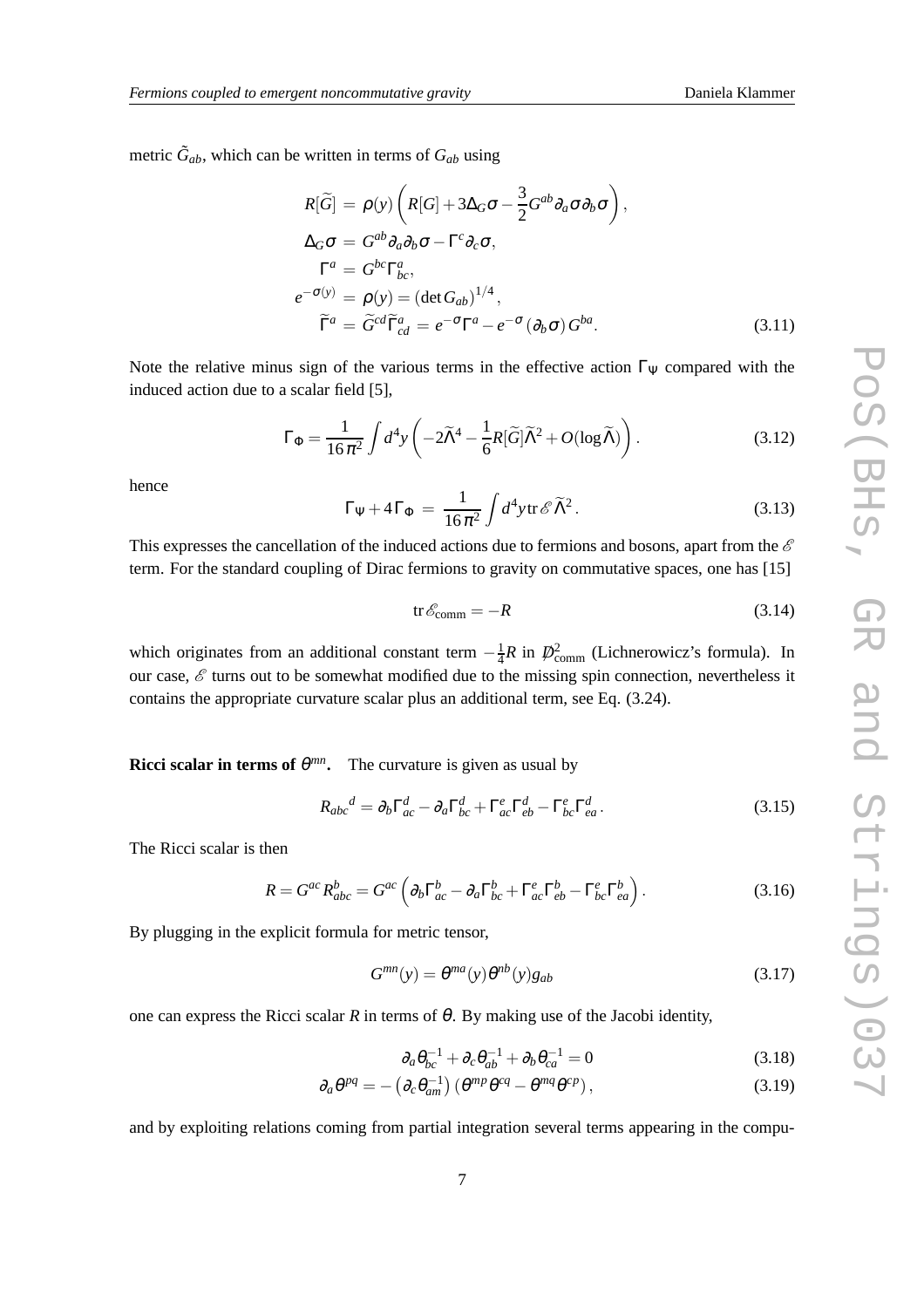tation of tr $\mathscr E$  and  $R[\widetilde{G}]$  are equivalent<sup>6</sup>. After a rather lengthy computation, which can be found in [6], one yields the following compact form for the Ricci scalar in terms of the unimodular metric *G*e*ab*

$$
\int d^4 y R[\widetilde{G}]\widetilde{\Lambda}^2 = e^{-\sigma} \Big\{ \frac{1}{2} G^{mk} \left( \partial_k \theta_{na}^{-1} \right) G^{nl} \left( \partial_l \theta_{mb}^{-1} \right) g^{ab} - \frac{1}{2} G^{mn} G^{pq} \left( \partial_p \theta_{ma}^{-1} \right) \left( \partial_q \theta_{nb}^{-1} \right) g^{ab} - \frac{1}{2} \left( \partial_p \theta^{pq} \right) G^{qk} \left( \partial_k \theta_{qa}^{-1} \right) + \frac{1}{2} G^{mn} \left( \partial_m \sigma \right) \left( \partial_n \sigma \right) \Big\} \widetilde{\Lambda}^2. \tag{3.20}
$$

**Evaluation of tr** $\mathscr{E}$ **. We also need to evaluate** 

$$
\text{tr}\mathscr{E} = -\text{tr}\widetilde{G}^{ab}\left(\partial_a\Omega_b + \Omega_a\Omega_b - \widetilde{\Gamma}_{ab}^r\Omega_r\right),\tag{3.21}
$$

where

$$
\Omega_m = \frac{1}{2} \widetilde{G}_{mn} \left( \widetilde{a}^n + \widetilde{\Gamma}^n \right)
$$
  
= 
$$
\frac{1}{2} \left( G_{mn} \gamma_a \gamma_b \theta^{pa} \left( \partial_p \theta^{nb} \right) - G_{mn} \left( \partial_p G^{pn} \right) + \partial_m \sigma \right)
$$
 (3.22)

and  $\tilde{a}^n = e^{-\sigma} a^n$ . For the computation of tr $\mathscr E$  we use again the Jacobi identity (3.18) and relations from partial integration and we find:

$$
\text{tr}\,\mathscr{E} = e^{-\sigma} \Big\{ G^{kl} G^{mn} \left( \partial_k \theta_{ma}^{-1} \right) \left( \partial_l \theta_{nb}^{-1} \right) g^{ab} - G^{mk} \left( \partial_k \theta_{na}^{-1} \right) G^{nl} \left( \partial_l \theta_{mb}^{-1} \right) g^{ab} \Big\}.
$$
 (3.23)

Comparing with (3.20) for  $\tilde{\Lambda}^2$  regarded as constant cutoff of  $\Delta_{\tilde{G}}$ , we can write this as

$$
\text{tr}\,\mathscr{E} = -2R[\tilde{G}] - (\partial_p \theta^{pa}) G^{qk} (\partial_k \theta_{qa}^{-1}) + G^{mn} (\partial_m \sigma) (\partial_n \sigma)
$$
  

$$
\stackrel{\text{eom}}{=} -2R[\tilde{G}] + G^{mn} \partial_m \sigma \partial_n \sigma,
$$
 (3.24)

assuming on-shell geometries (2.16) in the last line. This formula applies for Dirac fermions, and with an additional factor  $\frac{1}{2}$  for Weyl fermions. It is remarkable that tr $\mathscr E$  is essentially given by the appropriate curvature scalar  $R[\tilde{G}]$ , and up to a contribution from the dilaton-like scaling factor  $\rho = e^{-\sigma}$ . This is a very reasonable modification of the standard result (3.14), as desired and tells us that Einstein-Hilbert action also emerges for fermions at one-loop.

## 4. Relation with gauge theory on  $\mathbb{R}^4_\theta$

One motivation to study NC field theories comes from the fact that NC spacetime coordinates in the small tend to cure the UV divergencies. However, the supposedly removed divergencies reappear in the infrared limit  $p \rightarrow 0$ . This effect is the notorious *UV/IR mixing* which spoils renormalizability [17]. In the framework of emergent noncommutative gravity the UV/IR mixing problem of noncommutative gauge theories is understood in terms of an induced gravity action. In order to show this we want to interpret the fermionic action (2.11) as action for a Dirac fermion on the Moyal-Weyl quantum plane  $\mathbb{R}^4_\theta$  coupled to a  $U(1)$  gauge field in the adjoint. This point of view is

 ${}^{6}$ By means of these relations one can also check that the action (3.4) is indeed hermitian.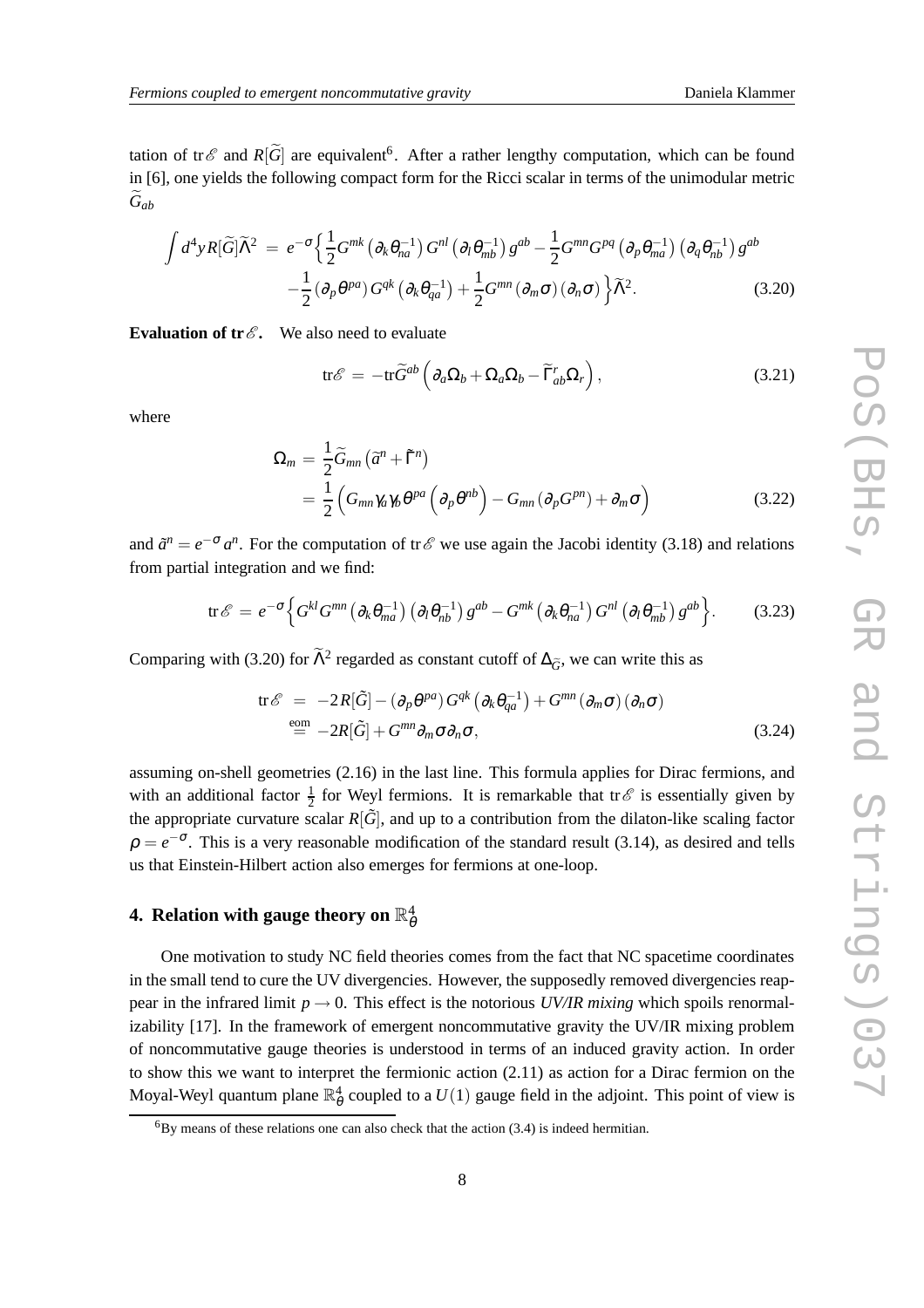obtained by writing the general covariant coordinate resp. matrix *Y a* as

$$
Y^a = X^a + \mathscr{A}^a. \tag{4.1}
$$

Here  $X^a$  are generators of the Moyal-Weyl quantum plane, which satisfy

$$
[X^a, X^b] = i\bar{\theta}^{ab} \,,\tag{4.2}
$$

where  $\bar{\theta}^{ab}$  is a *constant* antisymmetric tensor. These are particular solutions of the equations of motion (2.16). The effective geometry for the Moyal-Weyl plane is flat, given by

$$
\bar{g}^{ab} = \bar{\theta}^{ac} \bar{\theta}^{bd} g_{cd}
$$
  
\n
$$
\tilde{g}^{ab} = \bar{\rho} \bar{g}^{ab}, \qquad \det \tilde{g}^{ab} = 1
$$
  
\n
$$
\bar{\rho} = (\det \bar{\theta}^{ab})^{-1/2} = |\bar{g}_{ab}|^{1/4} \equiv \Lambda_{NC}^4.
$$
\n(4.3)

Consider now the change of variables

$$
\mathscr{A}^a(x) = -\bar{\theta}^{ab} A_b(x) \tag{4.4}
$$

where  $A_a$  are hermitian matrices interpreted as smooth functions on  $\mathbb{R}^4_{\bar{\theta}}$ . Thus we can write

$$
[Y^a, f] = [X^a + \mathscr{A}^a, f] = i\bar{\theta}^{ab} \left( \frac{\partial}{\partial x^b} f + i[A_b, f] \right) \equiv i\bar{\theta}^{ab} D_b f,\tag{4.5}
$$

giving for the quadratic form (3.4)

$$
S_{square} = (2\pi)^2 \operatorname{Tr} \Psi^{\dagger} \gamma_a \gamma_b \left[ Y^a, \left[ Y^b, \Psi \right] \right]
$$
  
=  $-\int d^4x \bar{\rho} \Psi^{\dagger} \gamma_a \gamma_b \bar{\theta}^{am} \bar{\theta}^{bn} D_m D_n \Psi$   
=  $\int d^4x \Psi^{\dagger} \widetilde{\psi}^2_A \Psi$ . (4.6)

This is an exact expression on  $\mathbb{R}^4_\theta$ , where

$$
\widetilde{\varphi}^2{}_A = -\bar{\rho} \gamma_a \gamma_b \bar{\theta}^{am} \bar{\theta}^{bn} D_m D_n = -\tilde{\gamma}^m \tilde{\gamma}^n D_m D_n, \qquad (4.7)
$$

and

$$
\tilde{\gamma}^a = (\det \bar{g}_{ab})^{\frac{1}{8}} \gamma_b \bar{\theta}^{ba}, \qquad {\{\tilde{\gamma}^a, \tilde{\gamma}^b\}} = 2 \tilde{g}^{ab}.
$$
\n(4.8)

We now want to rewrite the geometrical results of Section 3 in terms of gauge theory on  $\mathbb{R}^4_\theta$  in *x*-coordinates. To do this, note that most formulas of Section 3 are not generally covariant, but only valid in the preferred *y*-coordinates defined by the matrix models where  $g_{ab} = \delta_{ab}$  resp.  $g_{ab} = \eta_{ab}$ . Eq. (4.1) defines the leading-order relation between *y* and *x* coordinates,

$$
y^a = x^a - \bar{\theta}^{ab}\bar{A}_b + O(\theta^2). \tag{4.9}
$$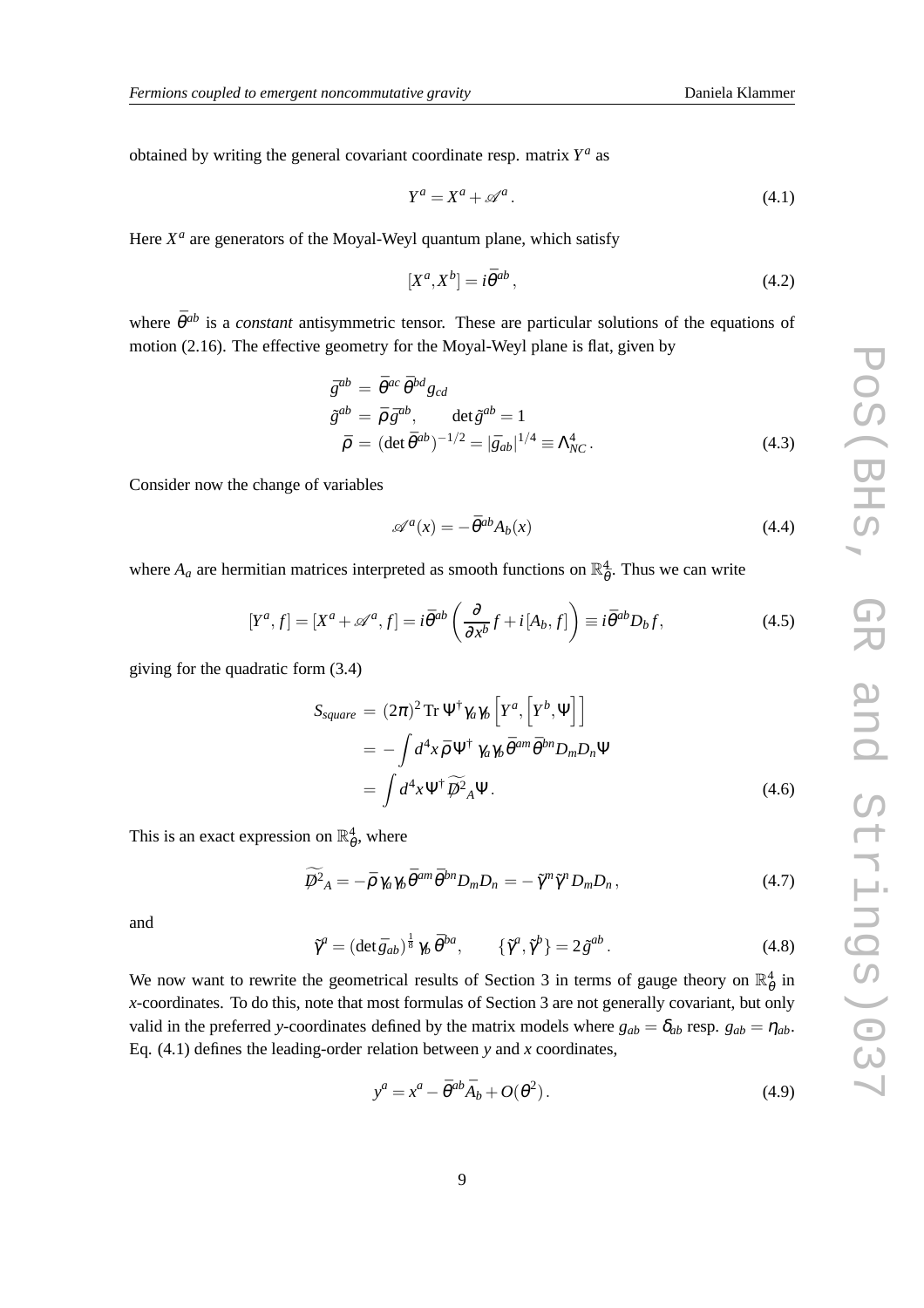See [6] for details of this change of variables. Let us moreover denote  $\bar{\partial}_a = \partial/\partial x^a$ . The Poisson tensor can be written in terms of the  $\mu(1)$  field strength as

$$
i\theta^{ab}(y) = \left[Y^a, Y^b\right] = i\bar{\theta}^{ab} - i\bar{\theta}^{ac}\bar{\theta}^{bd}\bar{F}_{cd},\tag{4.10}
$$

where  $\bar{F}_{cd}$  is a rank two tensor in *x* coordinates on  $\mathbb{R}^4_{\theta}$ . We also need the effective metric (2.7) in *x*-coordinates,

$$
G^{ab} = \left(\bar{\theta}^{ac} - \bar{\theta}^{ai}\bar{\theta}^{cj}\bar{F}_{ij}\right)\left(\bar{\theta}^{bd} - \bar{\theta}^{be}\bar{\theta}^{df}\bar{F}_{ef}\right)g_{cd}.
$$
\n(4.11)

We find for the one-loop induced action

$$
\Gamma_{\Psi} = \int d^4 y \left( a_0 \widetilde{\Lambda}^4 + a_2 \widetilde{\Lambda}^2 + O\left( \log \widetilde{\Lambda} \right) \right)
$$
  
= 
$$
-4\Gamma_{\Phi} - \frac{1}{16\pi^2} \int d^4 y \frac{\rho(y)}{2} \bar{g}^{ac} \bar{g}^{bd} \bar{F}_{ab} \bar{\partial}^2 \bar{F}_{cd} \widetilde{\Lambda}^2.
$$
 (4.12)

Finally, there is a nontrivial relation between the cutoff  $\widetilde{\Lambda}$  of the geometrical action and the cutoff  $\Lambda$  of the  $\mu(1)$  gauge theory, which follows from the identity

$$
S_{\text{square}} = \text{Tr} \, \Psi^{\dagger} \gamma_a \gamma_b \left[ Y^a, \left[ Y^b, \Psi \right] \right] = \int d^4 y \Psi^{\dagger} \widetilde{\phi^2}_{\widetilde{G}} \Psi = \int d^4 y \frac{\rho(y)}{\bar{\rho}} \Psi^{\dagger} \widetilde{\phi^2}_{A} \Psi. \tag{4.13}
$$

For the Lapacians this means

$$
\widetilde{\psi^2}_{\widetilde{G}} = \frac{\rho(y)}{\bar{\rho}} \widetilde{\psi^2}_{A}.
$$
\n(4.14)

Since we implement the cutoffs using Schwinger parameterization they are related as follows

$$
\widetilde{\Lambda}^2 = \frac{\rho(y)}{\bar{\rho}} \Lambda^2. \tag{4.15}
$$

This makes sense provided  $\rho(y)/\bar{\rho}$  varies only on large scales respectively small momenta  $p \ll \Lambda$ , which is our working assumption. We obtain as a final result for the geometric one-loop effective action expressed in terms of gauge theory on  $\mathbb{R}^4_\theta$ 

$$
\Gamma_{\Psi} = -4\Gamma_{\Phi} - \int d^4x \bar{\rho} \frac{\Lambda^2}{2} \bar{g}^{ac} \bar{g}^{bd} \bar{F}_{ab} \bar{\partial}^2 \bar{F}_{cd} \n= -4\Gamma_{\Phi} + \int \frac{d^4p}{(2\pi)^4} \bar{g}^{ac} \bar{g}^{bd} \bar{F}_{ab}(p) \bar{F}_{cd}(-p) \frac{p^2}{\Lambda_{NC}^4} \frac{\Lambda^2}{2}
$$
\n(4.16)

where  $p^2 = p_i p_j g^{ij}$ . This agrees precisely with the one-loop computation in the gauge theory point of view obtained below. Note that the last term corresponds to tr $\mathcal E$  in (3.13).

#### **5. Comparison with UV/IR mixing**

In this section, we compare the geometrical form of the one-loop effective action obtained in the previous section with the one-loop effective action obtained from the gauge theory point of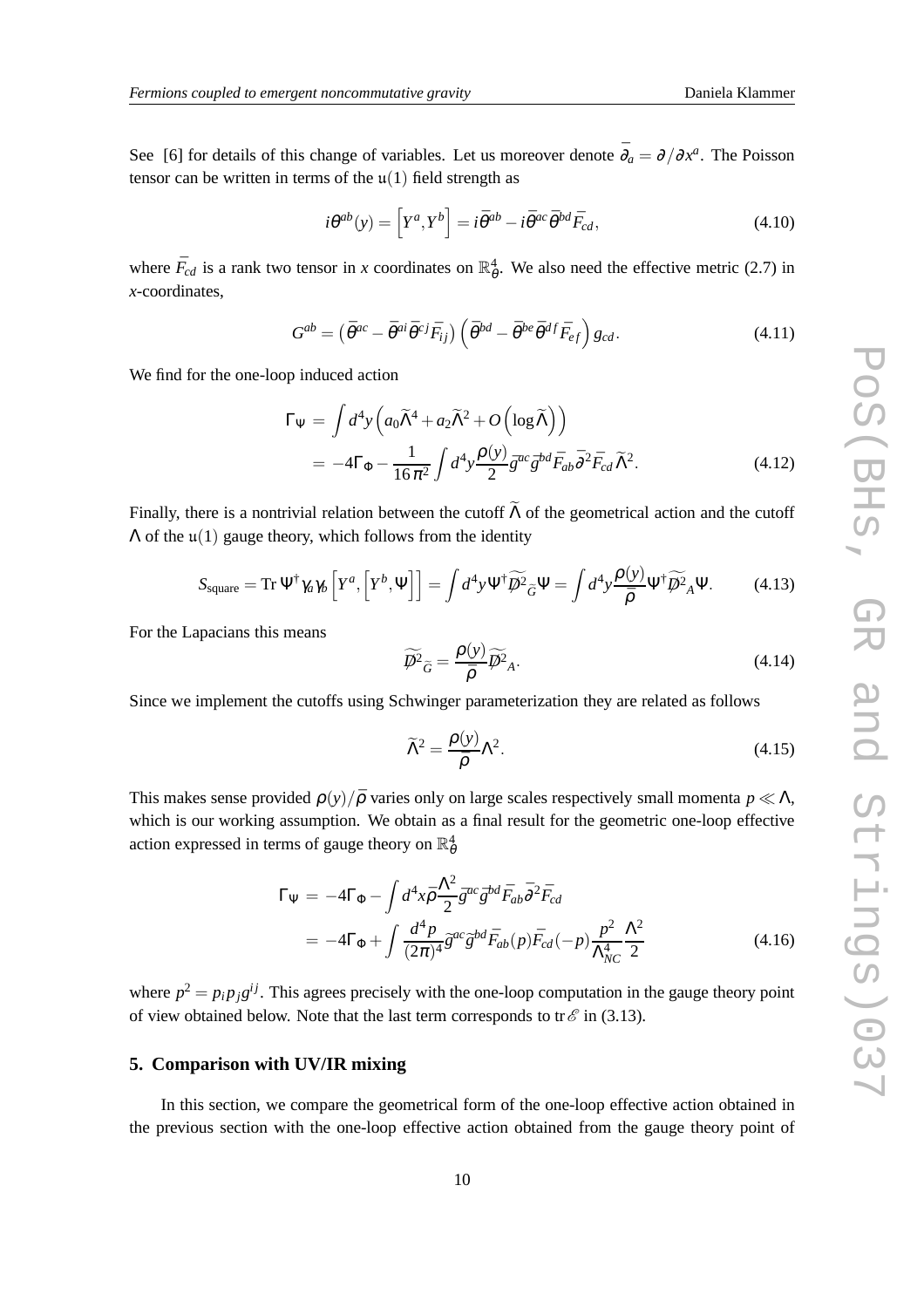view. The strategy is to apply first the concept of covariant coordinates to obtain a noncommutative gauge theory coupled to fermions and compute thereafter the one-loop effective action. The result is of course the same, which provides not only a nontrivial check for our geometrical interpretation, but also sheds new light on the conditions to which extent the semi-classical analysis of the previous section is valid. This generalizes the results of [5] to the fermionic case. We find as expected that the UV/IR mixing terms obtained by integrating out the fermions are given by the induced geometrical resp. gravitational action (3.10), in a suitable IR regime. In particular, we need an explicit, physical momentum cutoff Λ.

Using the variables and conventions of the previous section, the action  $(2.11)$  can be exactly rewritten as  $U(1)$  gauge theory on  $\mathbb{R}^4_\theta$ , which in the Euclidean case takes the form

$$
S[\Psi] = (2\pi)^2 \operatorname{Tr} \Psi^{\dagger} \gamma_a [Y^a, \Psi]
$$
  
= 
$$
\int d^4 x \tilde{\Psi}^{\dagger} i \tilde{\gamma}^a (\bar{\partial}_a \tilde{\Psi} + ig[A_a, \tilde{\Psi}])
$$
 (5.1)

We introduce an explict coupling constant *g*, and define a rescaled fermionic field

$$
\tilde{\Psi} = |\bar{g}_{ab}|^{\frac{1}{16}} \Psi \tag{5.2}
$$

in order to obtain the properly normalized effective metric  $\tilde{g}^{ab}$ ; we will omit the tilde on  $\Psi$  henceforth. Recall also that only *U*(1) gauge fields are considered here, because only those correspond to the nontrivial geometry considered in the previous section.

We need the  $O(A^2)$  contribution to the one-loop effective action obtained by integrating out the fermionic field Ψ. While this computation has been discussed several times in the literature [16–20], the known results are not accurate enough for our purpose, i.e. in the regime  $p^2$ ,  $\Lambda^2 < \Lambda_{NC}^2$ where the semiclassical geometry is expected to make sense. We need to analyze carefully the IR regime of the well-known effective cutoff  $\Lambda_{eff}(p)$  (5.7) for non-planar graphs as  $p \to 0$ , keeping Λ fixed. In this regime the non-planar diagrams almost coincide with the planar diagrams, and the leading IR corrections due to the nonplanar diagrams correspond to the induced geometrical terms in (3.10). This has not been considered in previous attempts to explain UV/IR mixing, e.g. in terms of exchange of closed string modes [21, 22].

To proceed we use the fermionic Feynman rules and consider the Feynman diagram in Figure 1 corresponding to

$$
\Gamma_{\Psi} = -\frac{1}{2} \text{Tr} \log \Delta_0 - \frac{g^2}{2} \left\langle \int d^4 x \bar{\rho} \, \bar{\Psi} \tilde{\gamma}^a [A_a, \Psi] \int d^4 y \bar{\rho} \, \bar{\Psi} \tilde{\gamma}^b [A_b, \Psi] \right\rangle
$$
  
= 
$$
-\frac{1}{2} \text{Tr} \log \Delta_0 + \Gamma_{\Psi}(A). \tag{5.3}
$$

The minus sign in front is due to the fermionic loop. This integral looks explicitly as follows

$$
\Gamma_{\Psi} = -4g^2 \int \frac{d^4 p}{(2\pi)^4} A_{a'}(p) A_{b'}(-p) \tilde{g}^{a'a} \tilde{g}^{b'b} \int \frac{d^4 k}{(2\pi)^4} \frac{2k_a k_b + k_a p_b + p_a k_b - \tilde{g}_{ab} k(k+p)}{(k \cdot k)((k+p) \cdot (k+p))} \times \left(e^{-ik_i \theta^{ij} p_j} - 1\right)
$$
\n(5.4)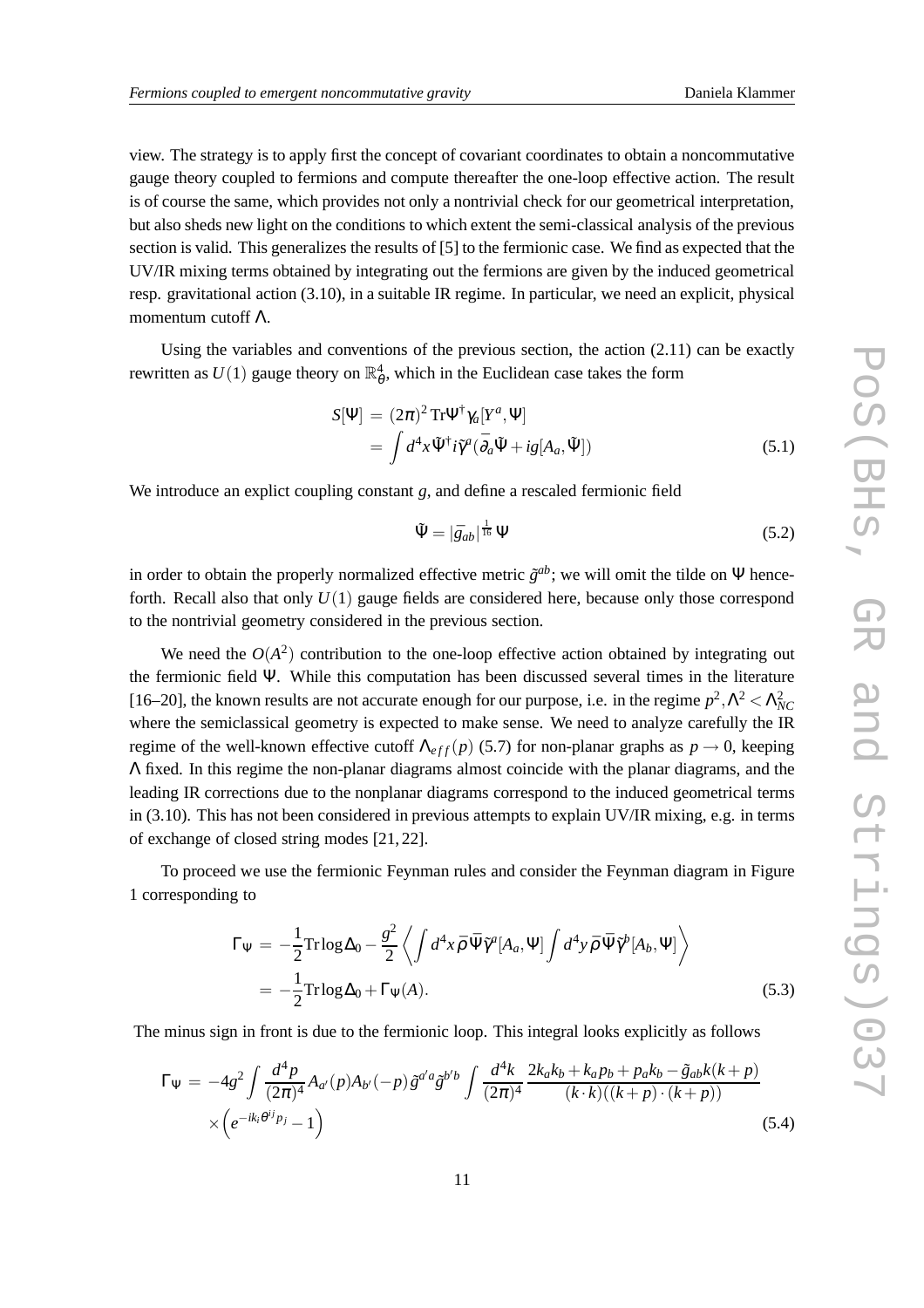

**Figure 1:** Fermionic one-loop diagram.

which is quite close to the bosonic case, using the notation

$$
k \cdot k \equiv k_i k_j \tilde{g}^{ij} \qquad k^2 \equiv k_i k_j g^{ij} \,. \tag{5.5}
$$

An evaluation of the integral gives

$$
\Gamma_{\Psi} = -4\Gamma_{\Phi} - g^2 n_f \int \frac{d^4 p}{(2\pi)^4} A_{a'}(p) A_{b'}(-p) \tilde{g}^{a'a} \tilde{g}^{b'b} (p_a p_b - \tilde{g}_{ab} p \cdot p)
$$

$$
\frac{1}{8\pi^2} \int_0^1 dz \left( K_0(2\sqrt{\frac{z(1-z)p \cdot p}{\Lambda^2}}) - K_0(2\sqrt{\frac{z(1-z)p \cdot p}{\Lambda_{eff}^2}}) \right), \tag{5.6}
$$

for Dirac fermions, where

$$
\Lambda_{eff}^2 = \frac{1}{1/\Lambda^2 + \frac{1}{4} \frac{p^2}{\Lambda_{NC}^4}} = \Lambda_{eff}^2(p) \tag{5.7}
$$

is the "effective" cutoff for non-planar graphs, and  $\Lambda_{NC}$  is defined in (4.3). To proceed we consider the IR regime

$$
\frac{p^2\Lambda^2}{\Lambda_{NC}^4} < 1. \tag{5.8}
$$

Then both  $\Lambda$  and  $\Lambda$ <sub>eff</sub> are large, and we can use an asymptotic expansions for the Bessel function

$$
K_0\left(2\sqrt{\frac{m^2}{\Lambda^2}}\right) = -\left(\gamma + \log\left(\sqrt{\frac{m^2}{\Lambda^2}}\right)\right) + O\left(\frac{m^2}{\Lambda^2}\log\left(\frac{\Lambda}{m}\right)\right). \tag{5.9}
$$

Moreover, in the valid regime  $p\Lambda < \Lambda_{NC}^2$  one is allowed to expand the effective cutoff

$$
\Lambda_{eff}^{2} = \Lambda^{2} - p^{2} \frac{\Lambda^{4}}{4\Lambda_{NC}^{4}} + ..., \qquad \Lambda_{eff}^{4} = \Lambda^{4} - p^{2} \frac{\Lambda^{6}}{2\Lambda_{NC}^{4}} + .... \qquad (5.10)
$$

We obtain our final result

$$
\Gamma_{\Psi} + 4\Gamma_{\Phi} \sim \frac{1}{4} \frac{g^2}{16\pi^2} \int \frac{d^4 p}{(2\pi)^4} \tilde{g}^{a'a} \tilde{g}^{b'b} \bar{F}_{ab}(p) \bar{F}_{a'b'}(-p) \frac{p^2 \Lambda^2}{\Lambda_{NC}^4},
$$
  
= 
$$
\frac{1}{4} \frac{g^2}{16\pi^2} \int \frac{d^4 p}{(2\pi)^4} \bar{p}^2 \Lambda^2 p^2 \bar{g}^{a'a} \bar{g}^{b'b} \bar{F}_{ab}(p) \bar{F}_{a'b'}(-p),
$$
(5.11)

where  $p^2 = p_a p_b g^{ab}$ . There are obvious modifications due to the appropriate expansion of  $\Lambda^2_{eff}$  if one approaches the border of the IR regime (5.8).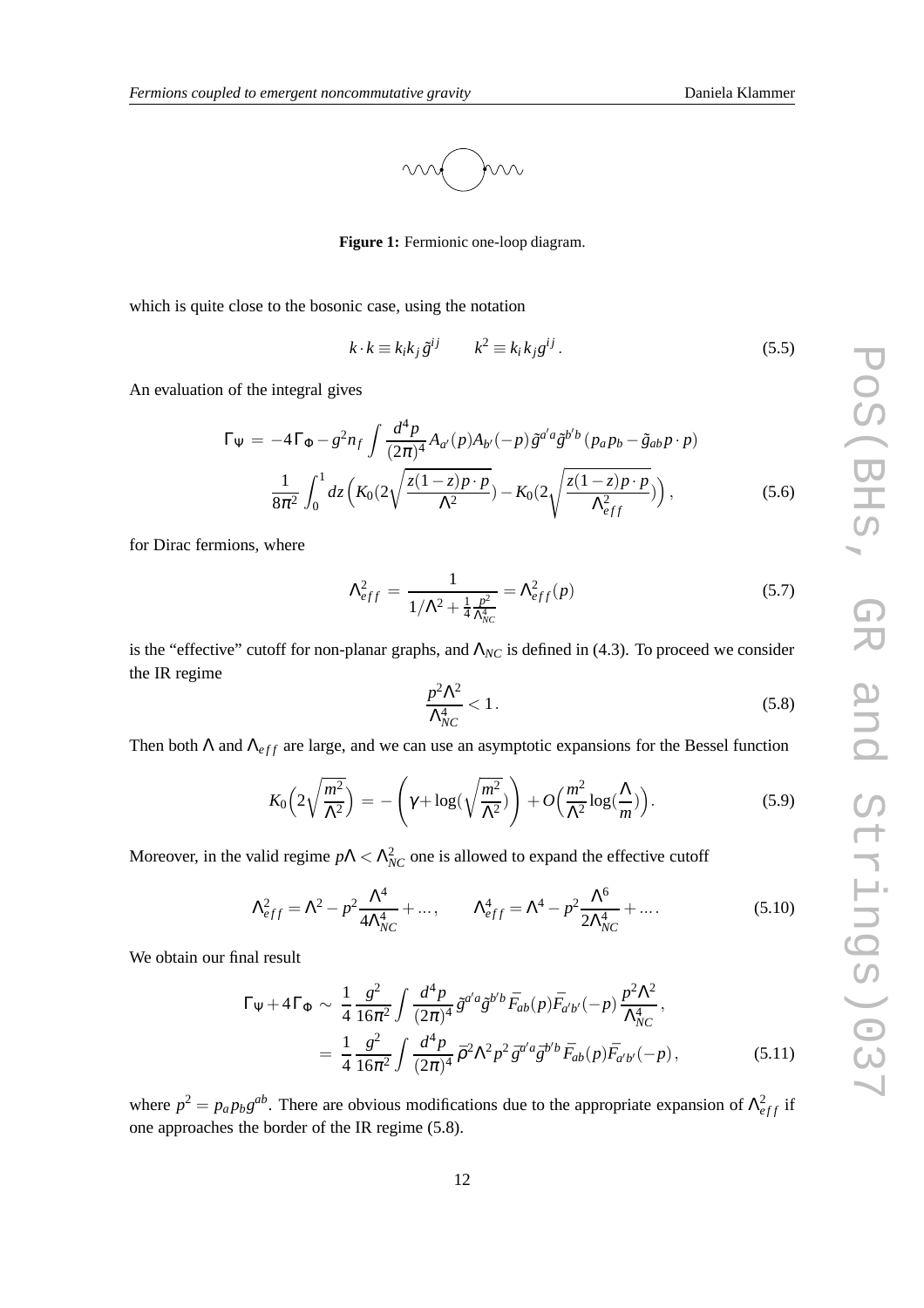To compare this with the geometrical results, we must take into account the different regularizations used in the heat-kernel expansion (3.6) and in the above one-loop computation. It was shown in [5] that these regularizations agree if we replace  $\Lambda^2$  with  $2\Lambda^2$  in the one-loop computation above<sup>7</sup>. We then find complete agreement with the result  $(4.16)$  obtained using the geometrical point of view. Notice in particular that the induced gravitational action is nontrivial even in the case of e.g.  $N = 1$  supersymmetry. This is now understood in terms of induced gravity, and full cancellation is obtained only in the case of  $N = 4$  supersymmetry. This will be discussed below.

**Cancellations and supersymmetry** It is very interesting to compare the fermionic and the bosonic contribution to the gravitational action. As is well-known [16, 19], we note that the fermionic contribution to the one-loop effective action in NC gauge theory does not quite cancel the scalar contribution, due to (5.11). This means that even in supersymmetric cases some UV/IR mixing may remain. From the geometrical point of view, this terms corresponds to a gravitational action tr $\mathscr{E}\tilde{\Lambda}^2 = -2R[\tilde{G}]\tilde{\Lambda}^2 + ...$ , so that the cutoff  $\tilde{\Lambda}^2$  should be interpreted as effective gravitational constant  $\frac{1}{G}$ . This is completely analogous to the commutative case, where the gravitational term (3.14) is induced. The remaining UV/IR mixing term cancels only in the case of  $N = 4$  supersymmetry. We can therefore identify  $\tilde{\Lambda}$  as the scale of  $N = 4$  SUSY breaking (assuming such a model), above which the model is finite. These observations strongly suggest that for the model to be well-defined at the quantum level,  $N = 4$  SUSY is required above the gravity scale i.e. the Planck scale. This is realized by the IKKT model [10] on a NC background.

#### **6. Discussion and outlook**

In this paper, fermions are studied in the framework of emergent noncommutative gravity, as realized through matrix models of Yang-Mills type. The matrix model strongly suggests a particular fermionic term in the action, corresponding to a specific coupling to a background geometry with nontrivial metric  $\tilde{G}_{\mu\nu}$ . This coupling is similar to the standard coupling of fermions to a gravitational background, except that the spin connection vanishes in the preferred coordinates associated with the matrix model.

The main result of this paper is that in spite of this unusual feature, the resulting fermionic action is very reasonable, and properly describes fermions coupled to emergent gravity. In the point particle limit, fermions propagate along the appropriate trajectories, albeit with a different rotation of the spin. At the quantum level, we find an induced gravitational action which includes the expected Einstein-Hilbert term with a modified coefficient, as well as an additional term for a scalar density reminiscent of a dilaton. There are further terms which vanish for on-shell geometries. We conclude that the framework of emergent gravity does extend to fermions in a reasonable manner, and might well provide - in a suitable extension - a physically viable theory of gravity.

In a second part of the paper, we compare this induced gravitational action with the wellknown UV/IR mixing in NC gauge theory due to fermions. Generalizing the results in [5] for scalar fields, we find as expected that the UV/IR mixing can be explained precisely by the gravitational point of view. This also provides a nice understanding for the fact that some UV/IR mixing

 $7$  while this was strictly speaking established only for the bosonic case, the argument should extend to the fermionic case without difficulties.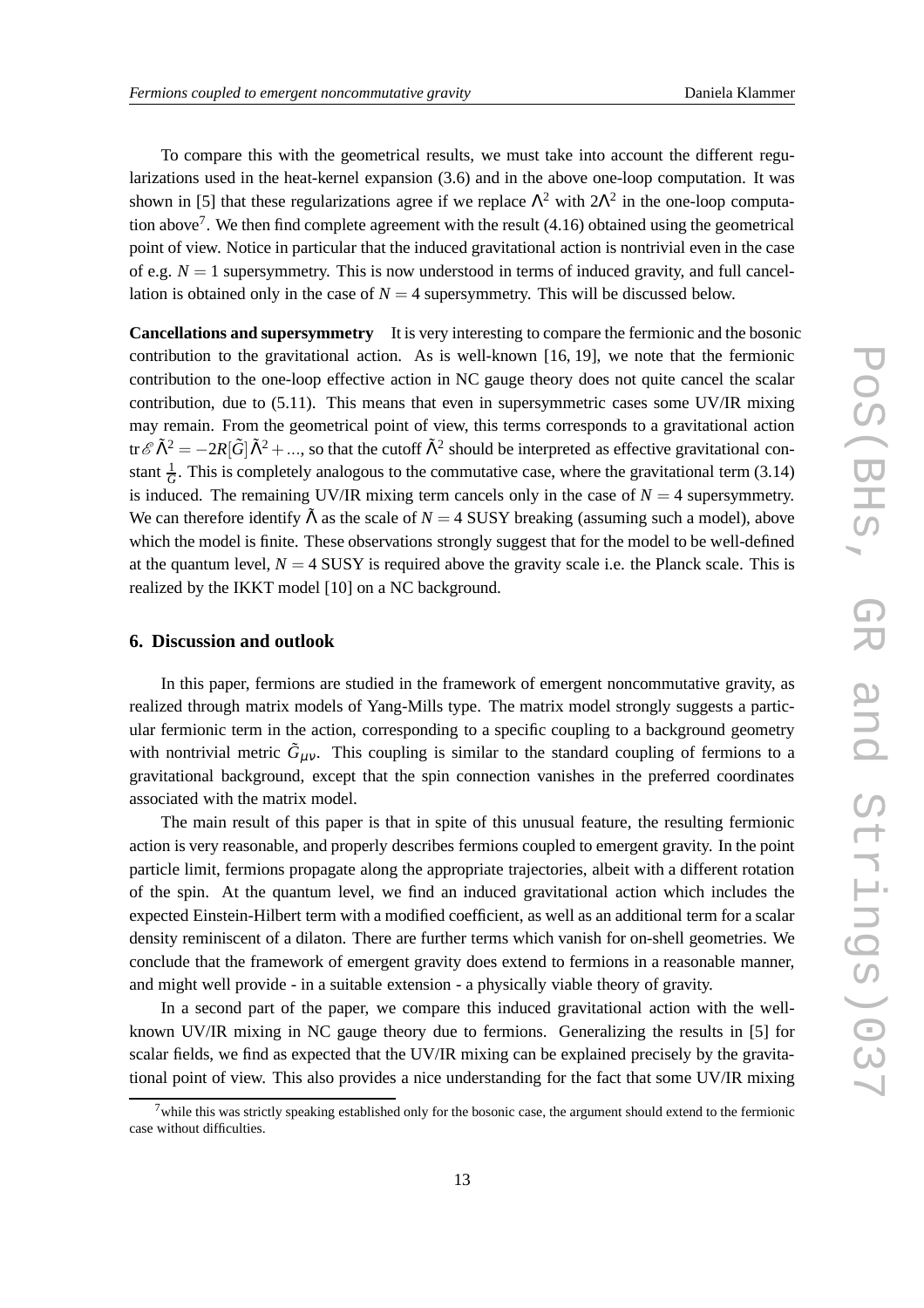remains in supersymmetric cases, and only disappears for  $N = 4$  supersymmetry. The reason is that a gravitational action is induced even in supersymmetric cases, except in  $N = 4$  SUSY. This in turn leads to the conjecture that the gravitational constant should be related to the scale of  $N = 4$ SUSY breaking, which is quite reasonable. All of these findings suggest that the IKKT model on a noncommutative background [9–12] should be the most promising candidate for a realistic version of emergent gravity. These issues will be discussed in more detail elsewhere.

**Acknowledgments** The work of D.K. was supported by the FWF project P20017, and the work of H.S. was supported in part by the FWF project P18657 and in part by the FWF project P20017.

#### **References**

- [1] S. Doplicher, K. Fredenhagen, and J. Roberts, *The Quantum structure of space-time at the Planck scale and quantum fields*, *Commun. Math. Phys.* **172** (1995) 187 [arXiv:hep-th/0303037].
- [2] R. Szabo, *Quantum Field Theory on Noncommutative Spaces*, *Phys. Rept.* **378** (2003) 207, [arXiv:hep-th/0109162].
- [3] M. Douglas, N. Nekrasov, *Noncommutative field theory*, *Rev. Mod. Phys.* **73** (2001) 977, [arXiv:hep-th/0106048].
- [4] H. Steinacker, *Emergent Gravity from Noncommutative Gauge Theory*, *JHEP* **12**, (2007) 049; [arXiv:0708.2426 [hep-th]].
- [5] H. Grosse, H. Steinacker and W. Wohlgenannt, *Emergent Gravity, Matrix Models and UV/IR Mixing*, [arXiv:hep-th/0802.0973].
- [6] D. Klammer and H. Steinacker, *Fermions and Emergent Noncommutative Gravity*, *JHEP* **0808** (2008) 07 [arXiv:0805.1157[hep-th]].
- [7] H. Steinacker, *Emergent Gravity and Noncommutative Branes from Yang-Mills Matrix Models*, *Nucl. Phys. B* **810** (2009) 1, [arXiv:0806.2032[hep-th]].
- [8] H. Steinacker, *Covariant Field Equations, Gauge Fields and Conservation Laws from Yang-Mills Matrix Models*, [arXiv:0812.3761[hep-th]].
- [9] H. Aoki, N. Ishibashi, S. Iso, H. Kawai, Y. Kitazawa and T. Tada, *Noncommutative Yang-Mills in IIB matrix model*, *Nucl. Phys. B* **565** (2000) 176 [arXiv:hep-th/9908141].
- [10] N. Ishibashi, H. Kawai, Y. Kitayawa, A. Tsuchiya, *A large-N reduced model as superstring*, *Nucl. Phys. B* **498** (1997) 467 [arXiv:hep-th/9612115]
- [11] N. Ishibashi, S. Iso, H. Kawai and Y. Kitazawa, *String scale in noncommutative Yang-Mills*, *Nucl. Phys. B* **583** (2000) 159 [arXiv:hep-th/0004038].
- [12] Y. Kitazawa and S. Nagaoka, *Graviton propagators on fuzzy G/H*, *JHEP* **0602** (2006) 001 [arXiv:hep-th/0512204]. Y. Kitazawa and S. Nagaoka, *Graviton propagators in supergravity and noncommutative gauge theory*, *Phys. Rev. D* **75** (2007) 046007 [arXiv:hep-th/0611056].
- [13] H. Steinacker and G. Zoupanos, *Fermions on spontaneously generated spherical extra dimensions*, *JHEP* **0709** (2007) 017 [arXiv:0706.0398 [hep-th]].
- [14] P. B. Gilkey, *Invariance theory, the heat equation and the Atiyah-Singer index theorem*, Wilmington, Publish or Perish, 1984.